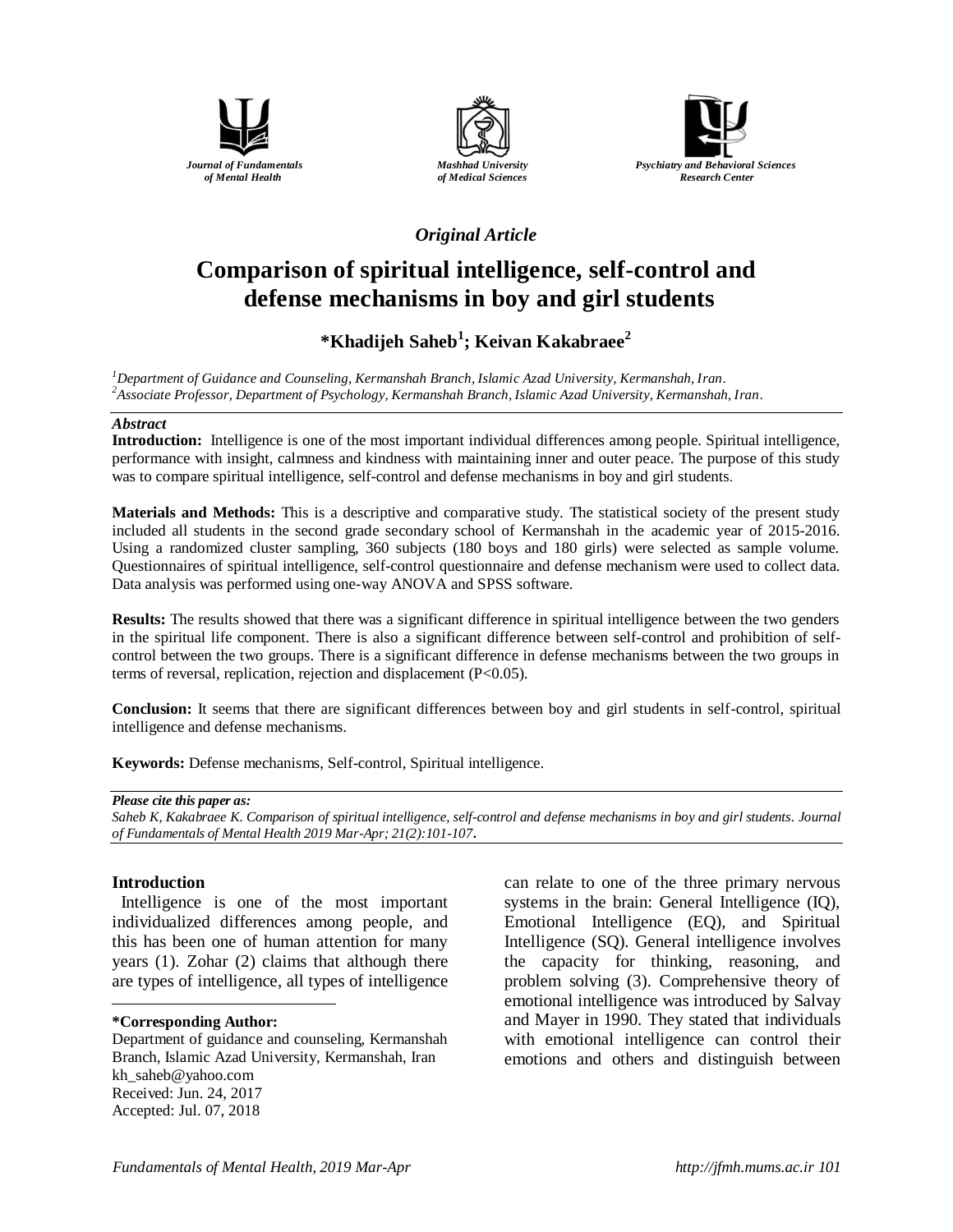positive and negative outcomes (4). It is said today that IQ and SQ are not responsive to everything and are not really effective, but human beings also need a third factor, which is called spiritual intelligence (SQ) (5).

Generally speaking, the emergence of the spiritual intelligence structure can be seen as the application of spiritual capacities and resources in practical fields. Individuals use spiritual intelligence when they want to use spiritual resources and resources to make critical decisions and to think about existential issues (inevitability of death, freedom and attachment, existential isolation, meaninglessness) or attempt to resolve Daily issues (6). Spiritual intelligence exceeds the physical and cognitive relationships of the individual with his surroundings and enters the intuitive and transcendental sense of the individual's perspective on his own life (7).

It seems that the talent of this intelligence is gradually evolving and evolving in various qualitative categories of experiential cultural and emotional intelligence through dealing with rich environments that raise spiritual questions. Studies have been done about the gender effect of spiritual intelligence. For example, Carrick found females' superiority in interpersonal relationships and compromise with males. Smith in their research showed that spiritual intelligence in students is necessary for better adaptation to the environment, and those who have higher spiritual intelligence, are more tolerant of life pressures and have high ability to adapt to the environment (8).

Spiritual intelligence has a close relationship with religion. It should be noted that religion as a broad system consisting of many programs for human guidance, including elements of selfcontrol, places one's control on refusing some behaviors (9).

Self-control or the ability to change their responses to long-term goals and objectives plays a major role in several influential psychosocial health behaviors. Self-control is associated with many desirable outcomes of life, such as having interpersonal relationships (10). Defensive mechanisms are one of the other psychological variables that play a major role in individual adaptation. Defense mechanisms are self-regulating processes that act to reduce cognitive inconsistencies and minimize sudden changes in both the inner and outer reality by influencing how perceptions of incident events are perceived (11). Based on the hierarchical classification of the Violent Defense Mechanism, they divided twenty mechanisms into three developed, neglected, and psychologically developed, defensive styles. Accelerated defense mechanisms are adaptive, normal, and effective, but defense growth mechanisms, unhealthy and unpredictable, and non-adaptive, and non-adaptive (12).

Defensive mechanisms of reflection, denial, return and advocacy are non-growth defensive mechanisms and reverse reactions that are part of the neurotic defense mechanisms that have a negative relationship with self-control, which indicates the type of normal activity of individuals with high self-control. Considering the importance and uses for spiritual intelligence and since spirituality and religion have been one of the inner needs of man, the present research attempts to answer the following question. Is it between spiritual intelligence, self-control and defense mechanisms in females and males there is a difference?

## **Materials and Methods**

In this causal-comparative research, the statistical population includes all boys and girls in the second grade of secondary school of Kermanshah in the academic year of 2016-17. Considering that the number of community members including students in the second grade of high school in Kermanshah district is 6043; in this study (1), the sample size was calculated as 360 using the Cochran formula. Sampling method was cluster random. First, clusters were identified including governmental and nongovernmental high schools. Out of the high schools in the district of Kermanshah, three girl high schools and three boy high schools were randomly selected then one and one non-state clusters were randomly selected from among the different classes. Three classes were randomly selected from each school. To considering ethical considerations, a researcher provided about voluntarily and the participants received the needed information about the subject and method of implementation before the starting. The private and personal information of the volunteers was protected and this research had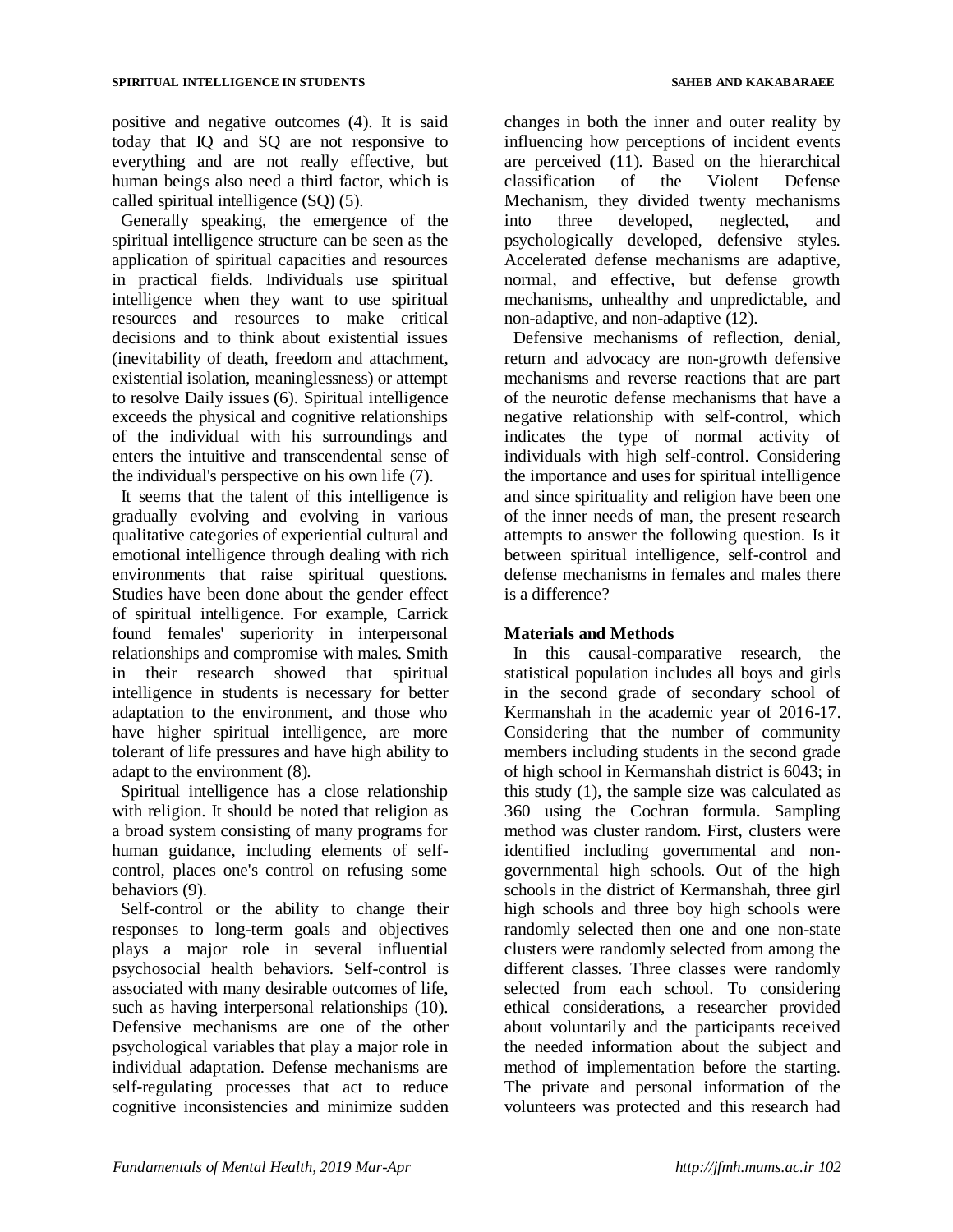not any financial burden on participants. Also, this research was carried out with the approval of Islamic Azad University of Kermanshah Branch. The instruments used in this study are spiritual intelligence questionnaire and selfcontrol questionnaire.

### Research instrument

*A) Spiritual Intelligence Questionnaire:* It contains 29 questions which responded as completely disagrww, disagree, no opinion, agree and completely agree. This scale standardized and in 1387 by Abdollah Zadeh on 280 cases. 200 cases were students of Gorgan Natural Resources University and 80 cases were students of Payam Noor University in Behshahr city. Of these, 184 were female. First, a 30-item questionnaire was prepared by test creators and performed on 30 students. The reliability of the test in the alpha phase was 0.87, in the analysis of the questionnaire, the question-12 was removed and the final questionnaire was adjusted with 29 questions. In the final stage of the questionnaire, 280 subjects were selected and the reliability of the questionnaire was obtained by Abdollah Zadeh and his colleagues by Cronbach's alpha (0.89). Cronbach's alpha coefficient obtained as 0.91 (13).

*B) Self-control Questionnaire:* This questionnaire made by Tangjini (14) to evaluating the self-control of individuals. The main form of the test has 35 terms. Afterwards, Tangjini and his colleagues also submitted a short self-control form they presented. The short form has 13 terms and gives a total score. This test was provided on a 5-point Likert scale (14). In order to standardize the self-control scale, the shortened form was performed on two separate samples. The calculated Cronbach's alpha coefficient was 0.83 and 0.85 in the two groups. The self-control scale consists of two selfcontrols, self-control or self-control sub-scales.

The results of their research indicated that the internal consistency was appropriate (Cronbach's alpha for self-control alpha: 0.86 and Cronbach's alpha for initial self-control of 0.68). Validity and reliability of this questionnaire were calculated by Mousavi Moghaddam et al. (Cronbach's alpha: 0.87) (15).

*C) Defense Mechanism Questionnaire:* It has 77 items that measures 14 defense mechanisms. This test was conducted by Hosseini as a graduate thesis course led by Abdollah Zadeh on 200 students of Payame Noor University in Behshahr (64% of them were female). The Cronbach's alpha calculated 0.84. The results showed that the questionnaire had a good level of validity and validity. The test responses on a five-point scale in the Likert spectrum are totally in line with the totally disagreeable (16). The questionnaire measures 14 defense mechanisms, including retrogression, compensation, replication, introspection, projection, reasoning, reversal, return, displacement, denial, fantasy, magnificence, and rational transformation. Given that the terms related to each mechanism are dispersed in the questionnaire, the phrases related to each mechanism are presented separately, which, after answering, obtains their scores according to the definitions of each defense mechanism. The number of phrases related to each mechanism is divided, so the mean of each mechanism is obtained (17). Data were analyzed using descriptive and inferential statistics using SPSS-21 software. One-way analysis of variance analysis was used in inferential statistics to compare the mean of variables between the two sex groups.

#### **Results**

In this research 360 students were entered. The scores related to spiritual intelligence were presented in Table 1.

**Table 1.** Mean and standard deviation of spiritual intelligence components by gender

| <b>Boys</b>                |       | Girls              |       | Variables                          |                        |  |
|----------------------------|-------|--------------------|-------|------------------------------------|------------------------|--|
| Standard deviation<br>Mean |       | Standard deviation | Mean  |                                    |                        |  |
| 4.34                       | 16.11 | 6.76               | 18.13 | Understanding and<br>communicating | Spiritual intelligence |  |
| 7.38                       | 19.71 | 4.85               | 21.10 | Spiritual life                     |                        |  |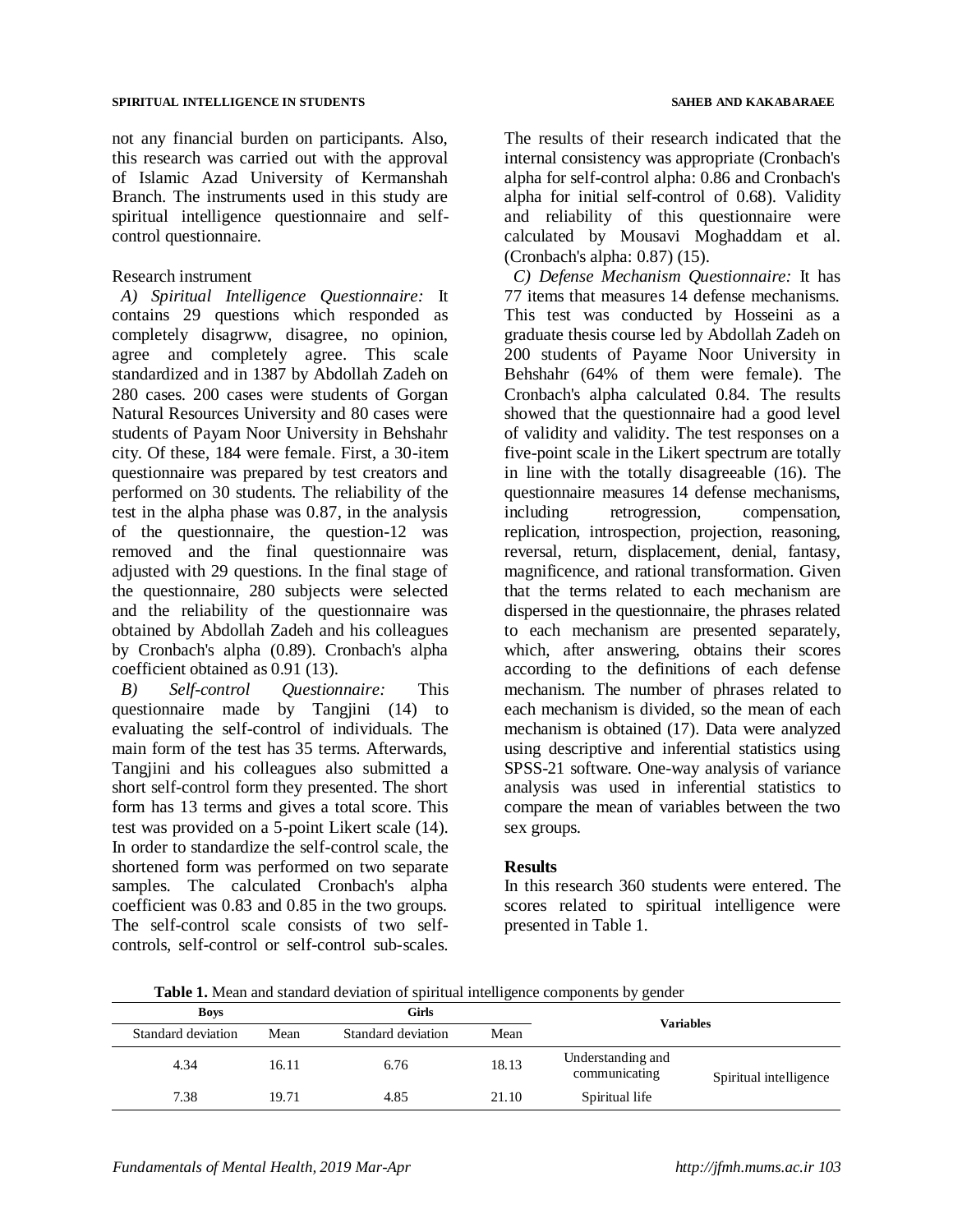Based on the findings, the mean score of selfcontrol component in boys and girls were 27.95 and 28.11, respectively.

The mean of elementary self-control component in boys and girls were 26 and 26.16, respectively (Table 2).

| <b>Boys</b>               |       | Girls                     |       |                         |              |  |
|---------------------------|-------|---------------------------|-------|-------------------------|--------------|--|
| <b>Standard deviation</b> | Mean  | <b>Standard deviation</b> | Mean  | <b>Variables</b>        |              |  |
| 4.73                      | 28.11 | 3.58                      | 27.95 | Preventive self-control |              |  |
| 4.84                      | 26.18 | 5.36                      | 26    | Elementary self-control | Self-control |  |
| 5.16                      | 24.18 | 7.42                      | 24.6  | Unclassified Items      |              |  |

**Table 2.** The mean and standard deviation of self-control and its subscales

According to the results obtained, the mean defense mechanisms in boys and girls were  $180.88 \pm 10.1$  and  $116.67 \pm 11.3$ , respectively. Levin's test was used to examine the homogeneity of variances (assumption of variance analysis). The results showed that there is a homogeneity of variance for spiritual life component and self-control variable, but for variables of defense mechanisms of retrograde components, replication and reason. There is homogeneity between displacement and homogeneity, and in other components there is no homogeneity between variances (Table 3).

|  |  | Table 3. Homogeneity of variables |
|--|--|-----------------------------------|
|  |  |                                   |

| <b>Significance level</b> | 2df | 1df | г    |                         | <b>Variable</b>           |
|---------------------------|-----|-----|------|-------------------------|---------------------------|
| 0.067                     | 359 |     | 21.3 | Spiritual life          | spiritual<br>intelligence |
| 0.094                     | 359 |     | 2.6  | Preventive self-control | Self-control              |
| 0.06                      | 359 |     | 3.4  | Classified self-control |                           |
| 0.51                      | 359 |     | 0.42 | Retrograde              |                           |
| 0.46                      | 359 |     | 0.52 | Replication             | Defense                   |
| 0.14                      | 359 |     | 2.15 | Rejection               | mechanism                 |
| 0.18                      | 359 |     | 2.17 | Displacement            |                           |

In examining the hypothesis, there was a significant difference in spiritual intelligence among males and females. The results of one-way analysis of variance showed that in the subscale of spiritual life, the significance

level of the test was less than 0.05, which means that between the two groups has a significant difference in terms of spiritual life (Table 4).

**Table 4.** The results of comparison of mean spiritual life in two genders

| Significance level |    | Average squares | df  | Sum of squares |              |                |
|--------------------|----|-----------------|-----|----------------|--------------|----------------|
| 0.001              | 18 | 41.U            |     | 61/69          | Intergroup   | Spiritual life |
|                    |    | 3.42            | 359 | 746/8          | Within group |                |

There is a significant difference between selfcontrol and prohibition and self-control among boys and girls. One-way ANOVA test showed

that the significance level of the test was less than 0.05 (Table 5).

**Table 5.** Results of comparison between self-control subscales in two genders

| Significance level |      | Average squares | df  | Sum of squares |              |                         |  |
|--------------------|------|-----------------|-----|----------------|--------------|-------------------------|--|
| 0.001              | 3.27 | 281.8           |     | 281.8          | Intergroup   | Preventive self-control |  |
|                    |      | 10.3            | 359 | 2264.3         | Within group |                         |  |
| 0.001              |      | 228             |     | 228            | Intergroup   |                         |  |
|                    | 14.8 | 15.4            | 359 | 3357.3         | Within group | Classified self-control |  |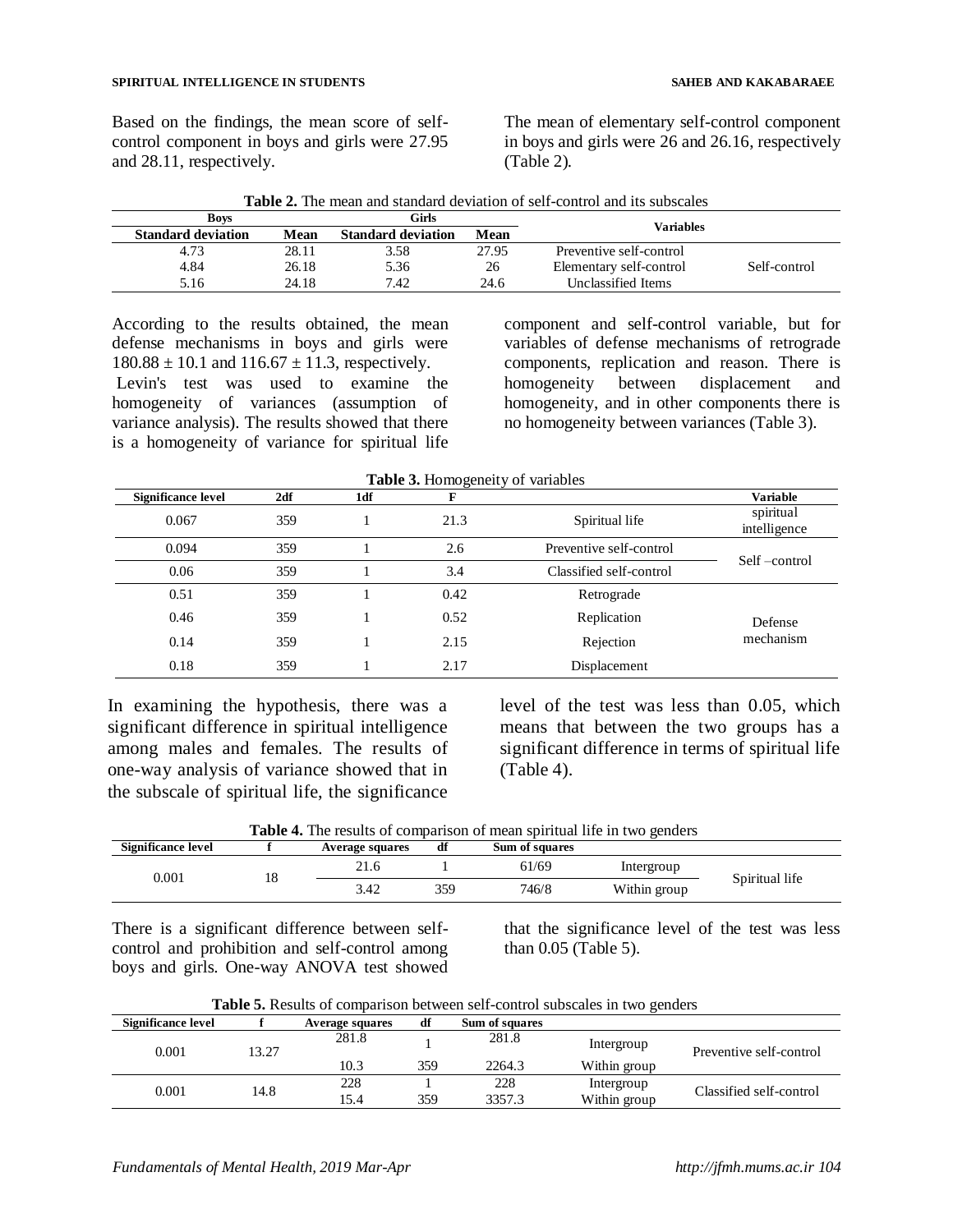#### **SPIRITUAL INTELLIGENCE IN STUDENTS SAHEB AND KAKABARAEE**

There was a significant difference in the defense mechanisms subscales in two groups of girls and boys in the level of homogeneity of variance tests for retrospective subscales, replication, rejection and displacement of more than 0.05 and variables. The results of one-way ANOVA

showed that the significance level of the test was less than 0.05, which means that there is significant difference between the two groups, in term of reversal, replication, rejection and displacement (Table 6).

| Significance level |       | <b>Average squares</b> | df   | Sum of squares |              |              |              |
|--------------------|-------|------------------------|------|----------------|--------------|--------------|--------------|
| 0.001              | 15.9  | 218.8                  |      | 218            | Intergroup   | Repression   |              |
|                    |       | 13.6                   | 359  | 2984.6         | Within group |              |              |
| 0.001              | 12.2  | 204.2                  |      | 204.2          | Intergroup   | Replication  |              |
|                    |       | 16.7                   | 359  | 3648.4         | Within group |              |              |
| 0.001              | 33.17 | 331.3                  |      | 331.3          | Intergroup   |              |              |
|                    |       | 359                    | 359  | 2177.3         | Within group | Rejection    |              |
|                    | 8.6   | 96.89                  |      | 96.89          | Intergroup   |              |              |
| 0.001              |       |                        | 14.1 | 359            | 376.09       | Within group | Displacement |

#### **Table 6.** Results of comparison between defense mechanisms

## **Discussion**

The purpose of this study was to compare the spiritual intelligence, self-control and defense mechanisms in boys and girls. The findings of the one-way analysis of variance showed that there is a significant difference in spiritual intelligence between boys and girl students in the spiritual life component.

In explaining this finding it can be stated that spirituality as one of the dimensions of humanity includes consciousness and self-knowledge. Bilotta believes that spirituality is also going beyond us in everyday life and being integrated with someone other than ourselves, this awareness may lead to an experience that goes beyond ourselves. Since each type of intelligence grows to a different degree, so one person may grow a lot in one person, but other types of multiple intelligences have not grown much. When ethical issues are remained unsolved, it prevents spiritual growth. Different research has shown that religion and spirituality have a positive effect on the health of the body and the body. Religiosity is also correlated with the reduction of suicidal ideation, impunity, reduction of crime, and so on (18). Therefore, people with high spiritual intelligence have a capacity for excellence and have a high desire for consciousness. They have the capacity to devote part of their daily activities to spiritual and spiritual practices, and to demonstrate an environment such as forgiveness, gratitude and etc. (19). People with a high spiritual intelligence in their lives find meaning for most of what's going on around them, and they realize that there is nothing meaningless in this universe and that all things in the world are derived from a special and supreme authority.

There is also a significant difference between the two groups of students in terms of selfcontrol and classifying.

On the other hand, self-control is one of the skills of thinking that helps students learn their emotions and behaviors in order to make good decisions, as well as helping to reduce impulsive and effective coping with disappointment. Selfcontrol is therefore a vital component of social welfare for students which provide opportunities for proper decisions and control of feelings, frustrations and reactions. This intellectual skill prevents decisions and actions that are not appropriate in dealing with situations. Selfcontrol as an executive function often refers to how to manage feelings and behavior in individuals. Therefore, in determining the difference in self-control among females and males, it can be stated that inhibition of the response to pre-operative thinking capacity and the ability to withstand situations that are not needed and reject something different from that of males and females. Also, self-control in social relationships and the display of appropriate behavior in different and difficult situations and situations may also vary between boys and girls.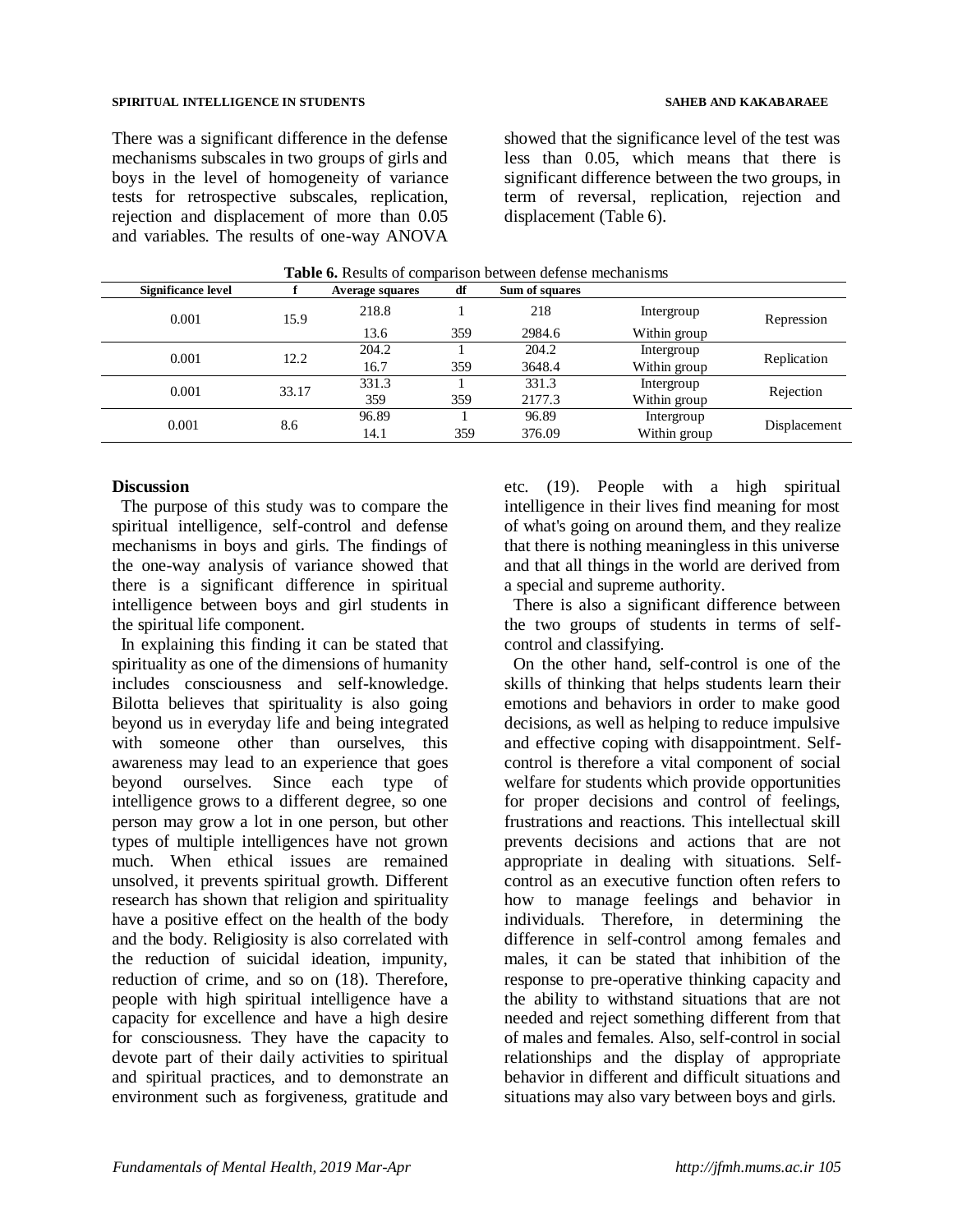Another finding obtained from this study showed that there is a significant difference between two groups of students in terms of retrospective, replication, reasoning and displacement.

Concerning defense mechanisms, it can also be argued that defense mechanisms that are responsible for protecting a person in confronting different forms of anxiety may, in terms of actuation, be normal or abnormal, efficient or ineffective. Andrews et al., on the basis of the hierarchical classification of the City of Warring on defense mechanisms, divided 20 mechanisms into three defensive styles (growth, neurotic, and unrecognized growth) (20). Developed defense mechanisms are considered to be normal and effective as adaptive exposure modes, while neurotic and non-growth defensive mechanisms are inappropriate and ineffective modes of exposure. The girls and boys can be either normal or ineffective differences can be due to the fact that females can use more conventional defense mechanisms than in males in difficult situations, which is the difference between them.

The results are consistent with the findings of Saheb and Kakaberaei (21). They showed that spiritual intelligence and self-control are significantly different between males and females. Also, spiritual intelligence and selfcontrol can affect the psychological health in both genders. Research has not been found in the research on the gender comparisons of the variables, but the findings of Mousavi Moghadam et al. are overlapping with these findings. Mousavi Moghaddam et al (15). showed that there was a significant positive correlation between spiritual intelligence and self-control. There was a significant positive correlation between spiritual intelligence with internal mechanism and rational justification, but there was no significant relationship between spiritual intelligence with the mechanism of return, displacement, denial, fantasy, reverberation and conversion. This research, like other studies, has limitations such as using a questionnaire to examine and not use more reliable methods of clinical assessment, such as interview. It is suggested that under controlled conditions, the causal relationship between the variables of this research in the form of experimental design should be addressed so that if the existence of a causal relationship between them is proved, then applied sciences can be applied in the field of increasing self-control, spiritual intelligence and defense mechanisms used by students.

#### **Acknowledgment**

This manuscript was extracted from the MS. thesis of Islamic Azad University of Kermanshah. The authors have not conflict with the interests of the organization or institution. Thanks and appreciation to everyone who helped us to do this research better.

## *References*

1. Heien S. Short definition of emotion intelligence. New York: Emotion intelligence; 2007: 115-32.

- 2. Zohar D, Marshall I. SQ, connecting with our spiritual intelligence. New York: Bloomsbury; 2000: 215-28.
- 3. Zohar D, Marshall, I. SQ: Spiritual intelligence, the ultimate intelligence. London: Bloomsbury: 2000; 144-7.
- 4. Goleman D. Defining emotional intelligence in music education. Art Educ Pol Rev 2002; 103(5): 9-15.
- 5. Cherian P. Now it is SQ. [cited 2004]. Available from: www.life and work meaning and purpose.

11. Molavi Z. [Examine the relationship between intellectual intelligence and mental health]. Hamadan: Hamadan University of Avicenna; 2009. (Persian)

<sup>6.</sup> Mohammad H, Bahrainis AM, Mortazavi MA, Mousavi Seyed MR, Ashraf Zh. [Spiritual intelligence training

effect on the mental health of high school students]. Journal of religion and health 2014; 1(1): 28-39. (Persian)

<sup>7.</sup> Nasel DD. Spiritual orientation in relation to spiritual intelligence: A consideration of traditional Christianity and new age/individualistic spirituality. Dissertation. Australia: The University of South Australia, 2004: 87-96.

<sup>8.</sup> Bayrami M. [The role of spiritual intelligence in predicting perceived stress, anxiety and depression Lorestan University of Medical Sciences]. Journal of Medical Sciences 2012; 16(1): 11-22. (Persian)

<sup>9.</sup> Kivetz R, Zheng Y. Determinants of justification and self-control. J Experim Psychol 2006; 135: 572-87.

<sup>10.</sup> Besharat M. [Defense mechanisms mediating role in the relationship between insecure attachment styles and emotional interview]. Journal of applied psychology 2012; 21: 7-22. (Persian)